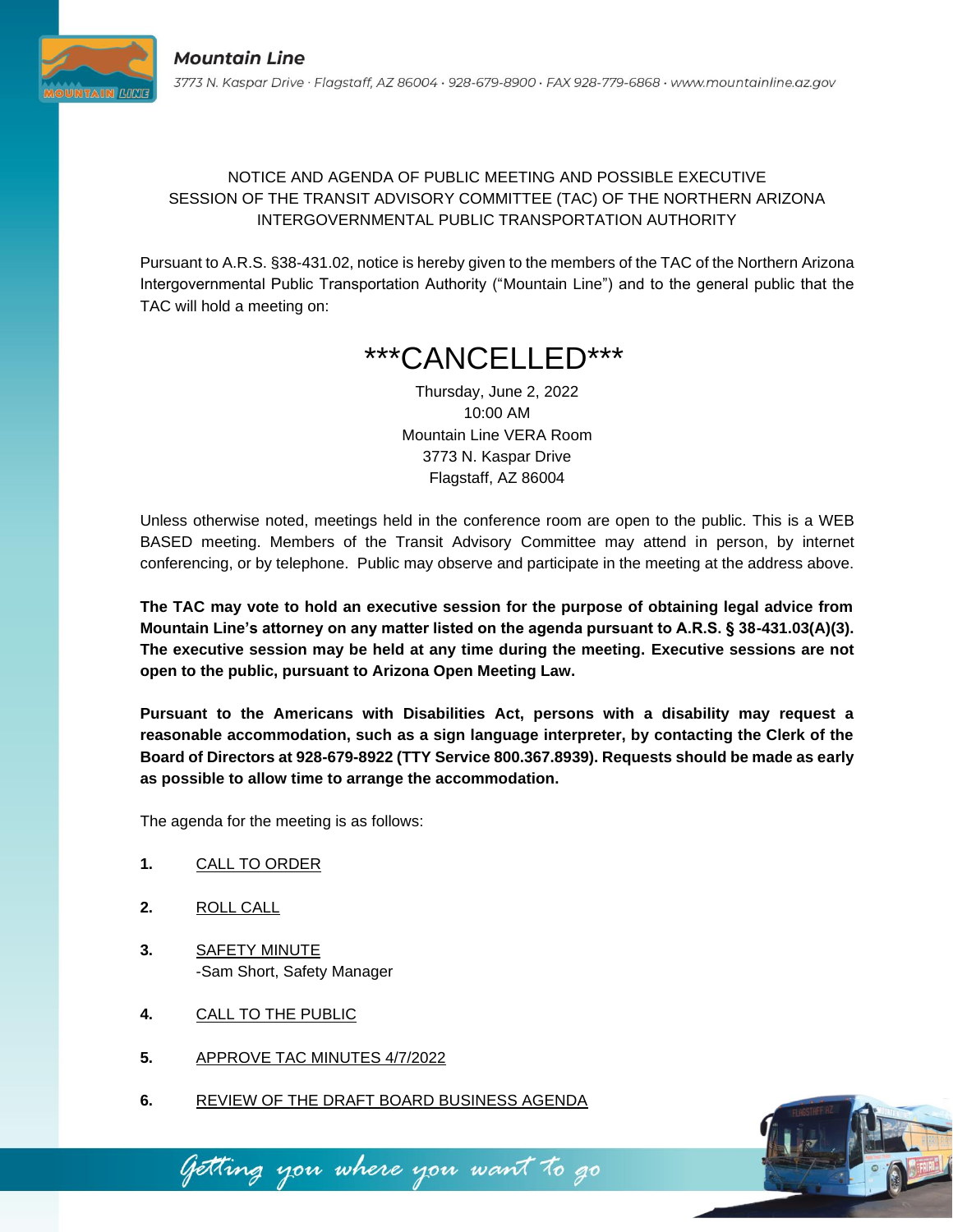

The TAC will review the draft board business agenda and discuss staff reports to provide recommendations to the Board.

#### **a. DISCUSSION / ACTION ITEMS:**

i. FY2023 PROPOSED BUDGET

-Josh Stone, Management Services Director Staff recommends the Board of Directors approve the FY2023 Proposed Budget for a total expense budget of \$66,310,504, with operating of \$11,244,557 and capital of \$55,065,947.

ii. AMENDED RULES OF PROCEDURE FOR THE TRANSIT ADVISORY COMMITTEE (TAC) AND BOARD OF DIRECTORS (BOD) -Rhonda Cashman, Executive Assistant and Clerk of the Board

Staff recommends the Board of Directors approve the amended Rules of Procedure related to TAC and BOD officer rotation by agency and change in effective date.

iii. ELECTION OF VICE CHAIR OF THE BOARD OF DIRECTORS

-Rhonda Cashman, Executive Assistant and Clerk of the Board Staff recommends the Board of Directors affirm the ascension of Vice Chair to the Chair position and perform the election of the Vice Chair position, effective July 1, 2022.

#### iv. MOUNTAIN LINE GO! REPORT

-Estella Hollander, Mobility Planner

Gétting you where you want to go

- 1. Staff recommends the Board of Directors approve the continuation of Mountain Line GO! – Huntington after June 30, 2022, and to align fares with fixed route fares to allow for fare integration between both modes.
- 2. Staff recommends the Board of Directors discontinue the Mountain Line GO! Airport pilot on June 30, 2022, and revaluate service options through the Flagstaff in Motion plan.
- v. ZERO EMISSION BUS TRANSITION PLAN -Jim Wagner, Operations Director The Board may provide direction, but there is no recommendation from staff at this time.
- vi. DOWNTOWN CONNECTION CENTER UPDATE -Kate Morley, Deputy General Manager The Board may provide direction, but there is no recommendation from staff at this time.
- vii. ANNUAL INFORMATION TECHNOLOGY UPDATE -Jon Matthies, Information Technology Manager The Board may provide direction, but there is no recommendation from staff at this time.
- **b. CONSENT AGENDA:**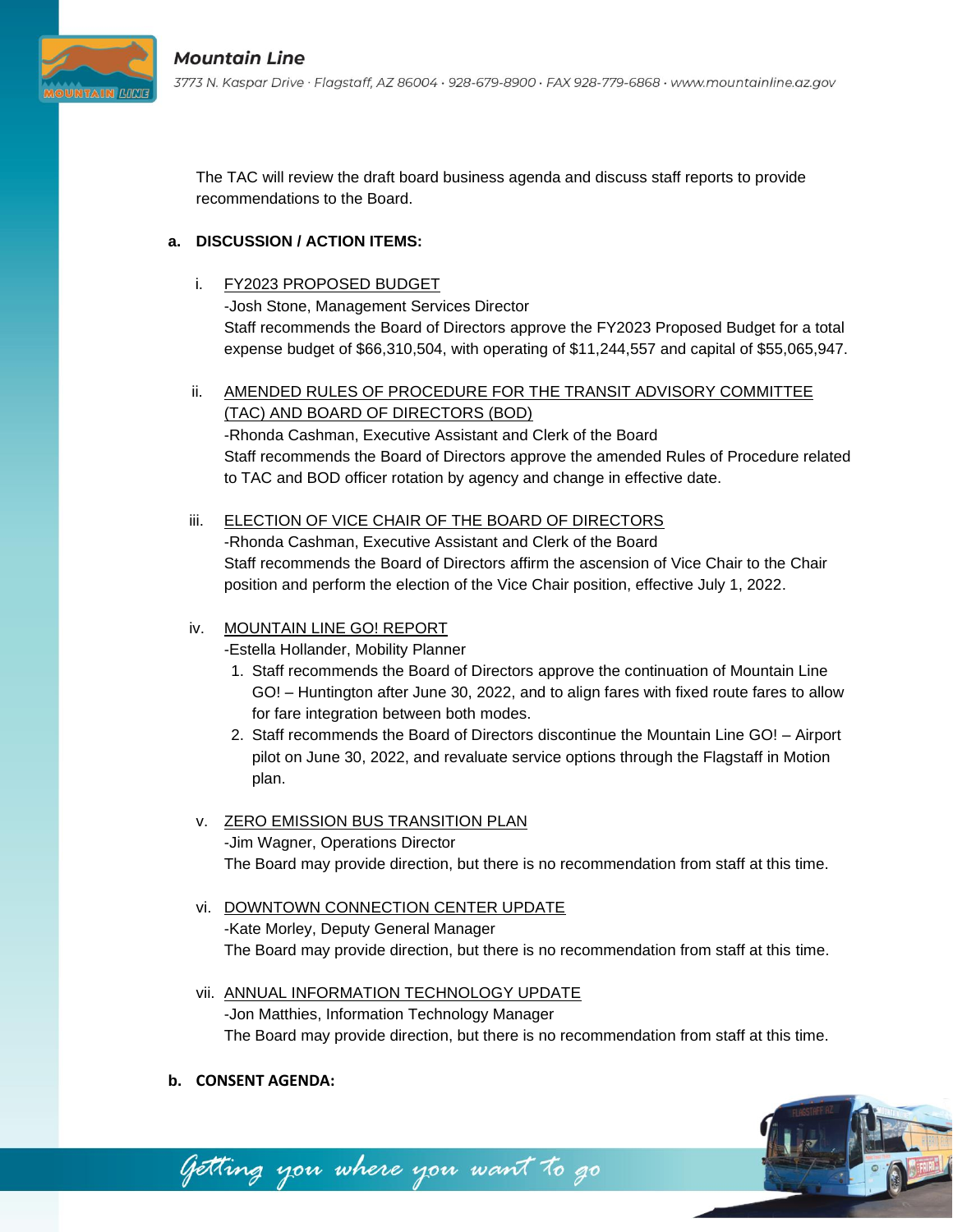

i. RESOLUTION 2023-100: FY2023 COLLECTIVE GRANT RESOLUTION AND THE FY2021-FY2025 TRANSIT PROGRAM FROM THE TRANSPORTATION IMPROVEMENT PROGRAM

-Kate Morley, Deputy General Manager

A **IN LUM** 

Staff recommends the Board of Directors: 1) Approve Resolution 2023-100: FY2023 Collective Grant Resolution for federal and state transit grant applications and subsequent executions as necessary to support transit programs within the 5-year capital improvement plan and 10-year financial plan; and 2) Approve the amended Transit Program from the FY2021-FY2025 regional Transportation Improvement Program.

#### ii. FY2023 PROCUREMENT RESOLUTION

-Josh Stone, Management Services Director

Staff recommends the Board of Directors approve Resolution 2023-110: FY2023 Procurement Resolution to authorize the CEO and General Manager to 1) approve and award procurements and 2) execute contracts that support projects that are within the approved fiscal year budget, the 5-year capital improvement plan, the 10-year financial plan, and which may be related to the approved annual Collective Grant Resolution.

iii. LINE OF CREDIT RENEWAL FROM WELLS FARGO FOR \$500,000

-Josh Stone, Management Services Director Staff recommends the Board of Directors authorize Mountain Line Management Services Director to renew and activate the Wells Fargo credit line in an amount of up to \$500,000 to provide cash flow assistance, if necessary, to meet cash flow commitments during fiscal year 2022-2023.

# iv. UPDATED PERSONNEL POLICIES

-Josh Stone, Management Services Director Staff recommends the Board of Directors adopt various updates to Mountain Line policies to incorporate changes that reflect both regulatory requirements and Mountain Line's actual practices.

#### **c. PROGRESS REPORTS:**

i. NO SERVICE CHANGES FOR AUGUST 2022 -Bizzy Collins, Transit Planner

Getting you where you want to go

ii. INITIATE CEO AND GENERAL MANAGER EVALUATION PROCESS -Heather Dalmolin, CEO and General Manager